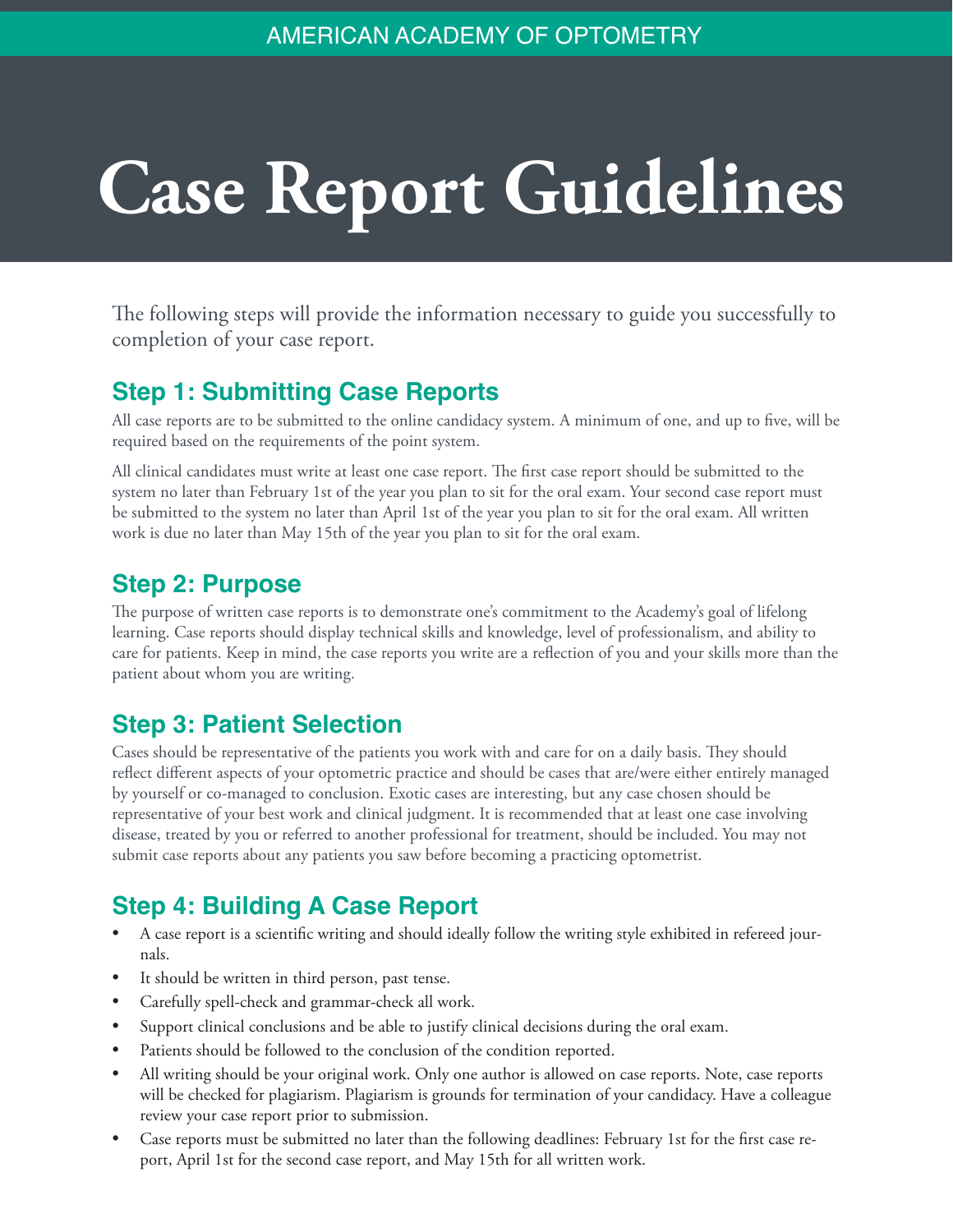• Written case reports, required as part of your application for Fellowship, must include a discussion section that includes information referenced from the literature. It is expected that all of your writing represents your own work. Be familiar with what needs to be cited and how to reference information taken from other sources.

#### *Plagiarism*

All written work is expected to be the candidate's own original writing. Information taken from references or other source documents must be properly attributed. Plagiarism is considered a violation of the Standards of Conduct of the AAO and, if verified, is grounds for termination of your application for Fellowship. Admittance Committee members check every case report for evidence of plagiarism (written work offered as original when, in fact, it was copied word-for-word without proper attribution to the original source).

Plagiarism is defined by the Merriam-Webster dictionary as 1) stealing and passing off (the ideas or words of another) as one's own; 2) using (another's production) without crediting the source; or 3) committing literary theft: presenting as new and original an idea or product derived from an existing source.

Copying extensive portions of other's works, even with referencing, is seen as plagiarism by the Academy. Before submitting your case report, seek the advice of your Subcommittee Chair or request a mentor if you have questions or are unsure about what constitutes plagiarism.

The Academy offers access to a few prominent journals such as Optometry and Vision Development, Optometry and Vision Science, Optometry and Visual Performance, Journal of Behavioral Optometry, Journal of Vision, and Investigative Ophthalmology and Visual Science. To access these, login and then select "Optometry Journal Library" from your account drop-down. This paragraph doesn't seem like a good fit for the plagiarism section. Should it go under "Building a Case Report"?

#### **Step 5: Organizational Guidelines for Case Reports**

**Cover Page:** The first page is a cover sheet with the candidate's name, address, telephone number, e-mail address, case report title and number, and a brief abstract (approximately 10 lines) of the attached case report. Include keywords used.

**Introduction:** The paper should begin with a 1-2 paragraph introduction that provides background information on the topic of the case report.

**Case Report:** Thoroughly describe each visit when the patient was seen and examined. Maintain HIPAA compliance and eliminate any references to health-protected information of your patient. Each visit should be thoroughly documented including history, examination findings, decision-making, treatment, and patient education.

The initial visit should include the patient's chief complaint, age/ethnicity, sex, and date of examination as well as a thorough documentation of history (history of present illness; medical, ocular, family and social histories; medications; allergies).

Documentation of the examination should identify all findings, including pertinent negatives. All medications instilled in the patient's eyes as part of the examination should be recorded by concentration and quantity. A complete differential diagnosis should be included, indicating how the final diagnosis was determined. Treatment protocol should demonstrate depth of knowledge and be justifiable should it vary from the current standard of care. Separate each follow-up visit, so there is a clear chronology of your examination and treatment of the patient.

If the patient was referred to a specialist, the reason for referral, differential diagnoses, and expected outcomes should be discussed. If the patient was referred to another provider for a procedure or further testing, include a copy of that provider's report as well as any follow-up with the patient after the procedure.

You must clearly identify when the patient was examined by another eye care provider. This includes an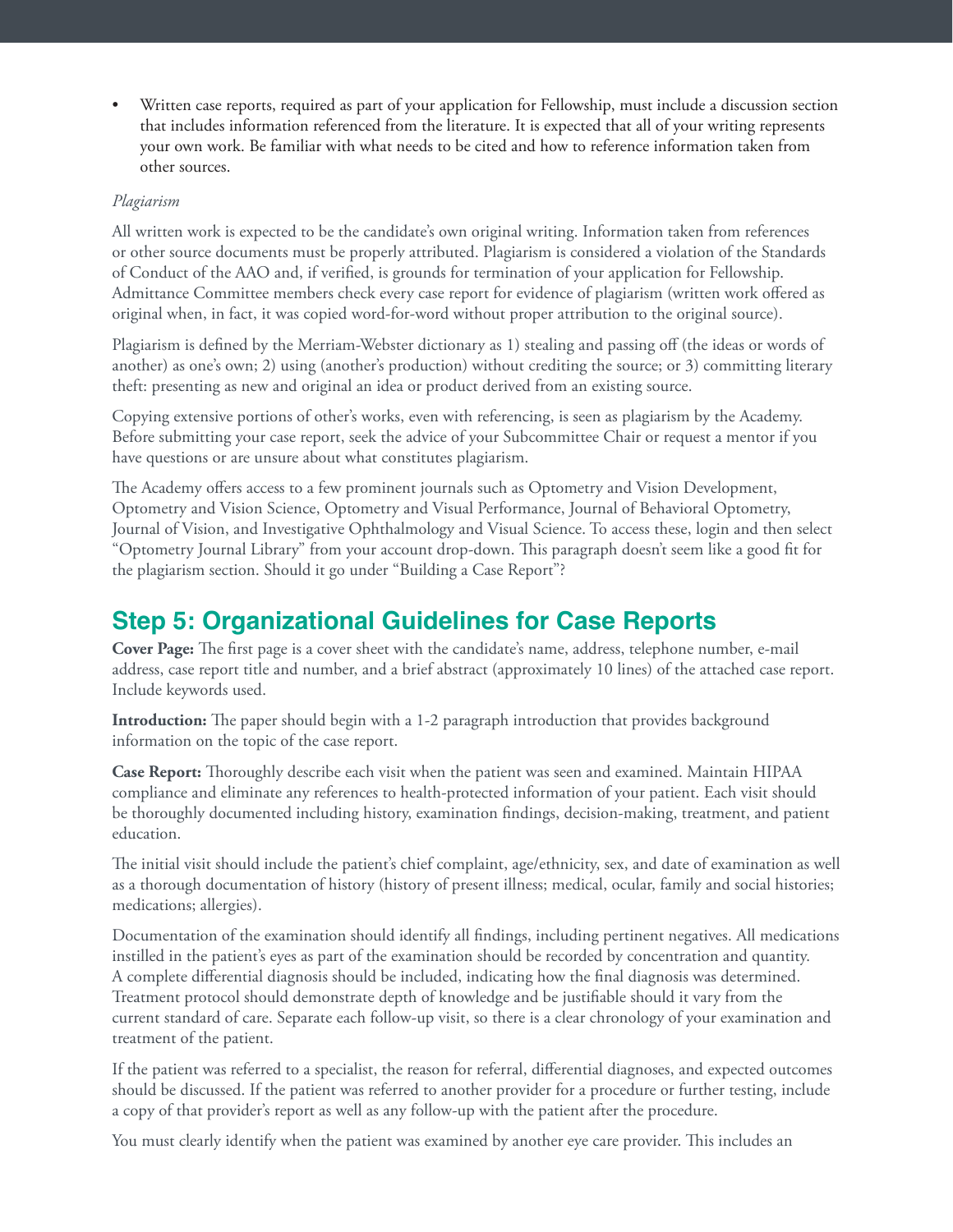optometrist or ophthalmologist from another practice, within your same practice, or through co-management.

**Discussion Section:** This section should describe the diagnosis in greater detail, including epidemiology and pathophysiology where appropriate. Use this section to further discuss your decision-making process. Explain variations from normal relating to your specific patient's presentation. Discuss the standard of care for the condition and why you may have deviated from it. If there are alternative treatments, explain each and discuss advantages and drawbacks.

The discussion should be your original writing and should refer to the specifics of your case report. Any information gathered from outside sources should be properly documented.

Plagiarism is considered a violation of the Standards of Conduct of the AAO and, if verified, is grounds for termination of your application for Fellowship.

**Conclusion:** Summarize what the reviewer should take away from your case report both in terms of the topic and your management of the patient.

**References:** The last page of the case report should be a bibliography of the references used in developing the case report. Sources may be textbooks, computer, internet, or library-based research of peer-reviewed journals. Whenever possible, references should be current in the last 5-7 years.

#### **Step 6: Elements of Evaluation of Case Reports**

The quality of the case report will be considered by the committee as an indication of the quality of care that you provide your patients on a daily basis. Primary elements evaluated include:

Complexity of the Case Report: An extremely complex case report is usually an interesting one, but it requires the candidate to thoroughly support their clinical decisions. Remember the assessment of case reports is based on how the case was managed not on the uniqueness of the case (no matter how interesting).

Appropriate Data Collection: Each visit should be thoroughly documented. Do ensure patient confidentiality in all documents. The initial examination should be a comprehensive one and all findings must be documented. Subsequent visits should follow the same format with all findings documented in a detailed manner. If a patient is referred to another provider for a procedure or further testing, include a copy of that provider's report as well as your follow-up with the patient after the procedure. In the discussion, explain the reasons for further testing and/or referral as well as the results and what impact they had on the diagnosis and treatment plan. Patients should be followed to conclusion.

Appropriate Diagnosis: Clinical decisions based on a differential diagnosis should be thoroughly explained in the discussion section of the case report. If the patient has more than one problem (i.e., a diabetic with binocular vision anomalies), the clinical issues surrounding all problems must be addressed in the final diagnosis. All problems with which the patient presents should be evaluated and managed. If the patient has less than 20/20 visual acuity, a clinically substantiated reason must be found.

Appropriate Treatment: The treatment protocol should demonstrate depth of knowledge and be justifiable should it vary from the current standard of care. In the discussion, describe the alternative treatments for each diagnosis and the advantages and drawbacks of each. Be prepared to discuss the reasons for choosing the selected course of action. The case report should demonstrate the patient's problems were resolved over the course of time you managed the patient (if resolvable). The chosen treatment should be supported by the cited references and explained in the discussion.

Terminology, grammar, spelling, and organization: A well-written case report is a pleasure to read; a poorly written one is torture, no matter how interesting the case or how adept the clinician.

Although writing alone does not have much impact on the total score, it cannot help but affect how the